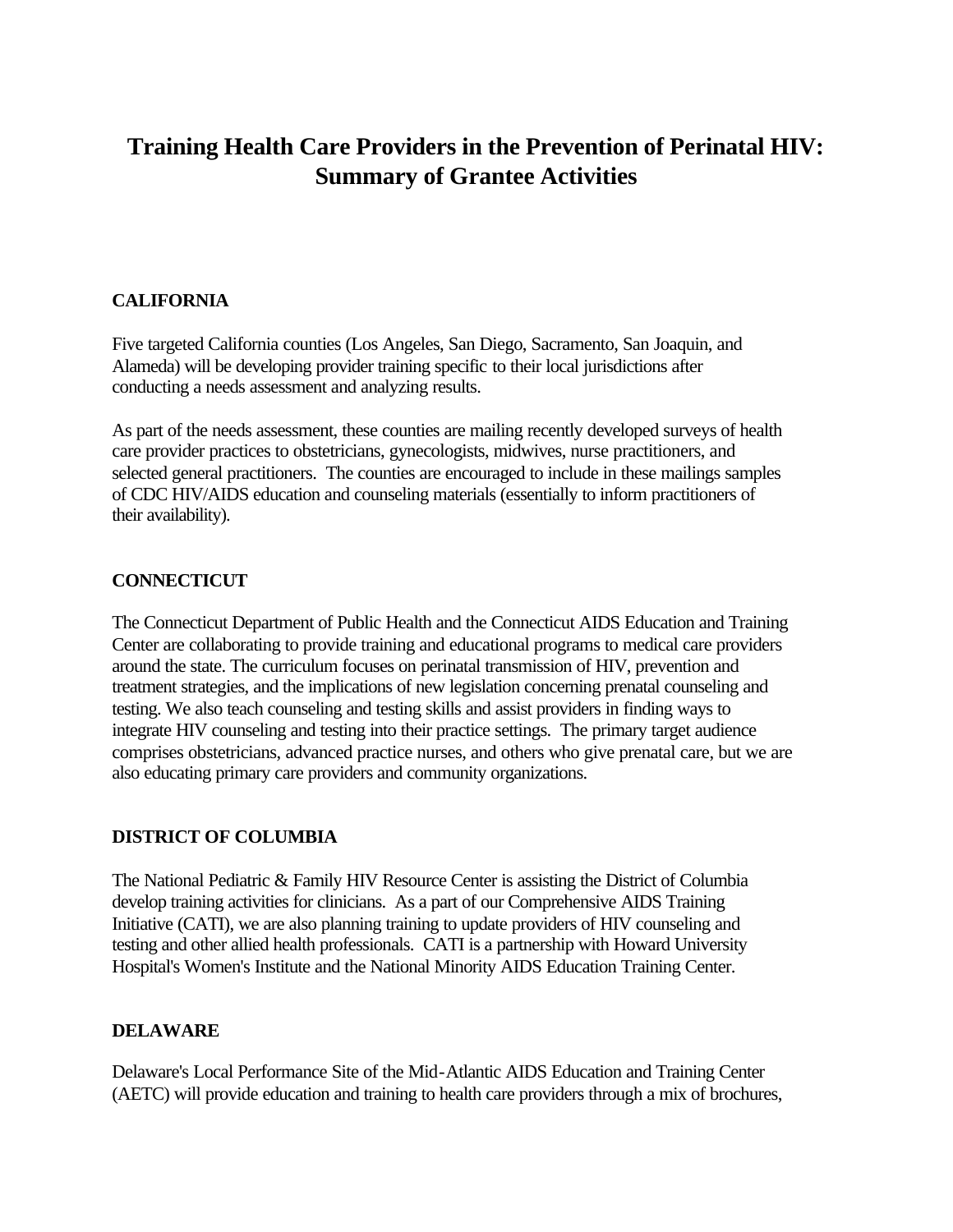lectures, workshops and symposia at locations convenient to the providers. The AETC has already established strong collaborations with health care providers throughout Delaware, as well as with AIDS community-based organizations, other community organizations, churches, community health centers, and academic institutions that train health professionals. Through the contractual agreement with AETC, technical assistance will also be offered for all providers of health care, education/outreach, or prevention case management services for the targeted population. After AETC's initial training and educational programs, any provider will be able to request on-site technical assistance in planning and implementing the project's objectives.

Health care providers comprise all medical and other providers servicing high-risk pregnant women ages 14 to 44 across the state. Medical providers include 59 OB-GYN practices, 5 maternity clinics, and 5 clinics for high-risk populations. The major provider of services to HIVpositive pregnant women, the AIDS Education Treatment Center, has assisted in the early planning stages of the project and will continue to be involved in the planning and evaluation of education and treatment guidelines to be presented in AETC's training and educational programs.

Other health care providers include agencies servicing or available to service pregnant women and their infants with outreach/education or prevention case management. Approximately 20 agencies have been identified. In a preliminary phone assessment, it was determined that these agencies are currently servicing over 1400 high-risk pregnant women. Providers contacted during the preliminary assessment have supported the project and will be involved throughout the project during the specific phases of planning (setting standards, criteria for case management, criteria for service provision), implementation (construction of reporting forms to collect data), and evaluation.

#### **FLORIDA**

We have a contract with the Florida AIDS Education and Training Center (AETC) to develop and deliver education, training and technical assistance to health care providers, such as physicians, physician assistants, and nurses throughout Florida. AETC will utilize its established Clinical Training Network, a consortium of up to ten regional training hubs that cover the state. AETC will focus efforts on training hard-to-reach providers and providers in non-traditional practices or community-based settings. Written materials will be developed and distributed to health care providers statewide. In 2000, training will be provided to approximately 200 physicians; technical assistance on preventing perinatal transmission will be provided to approximately 500 physicians/groups and 25 CBOs; and education will be provided to approximately 20 perinatal organizations and 25 rural OB/GYN practices.

#### **GEORGIA**

Georgia's provider training component will focus on four target populations: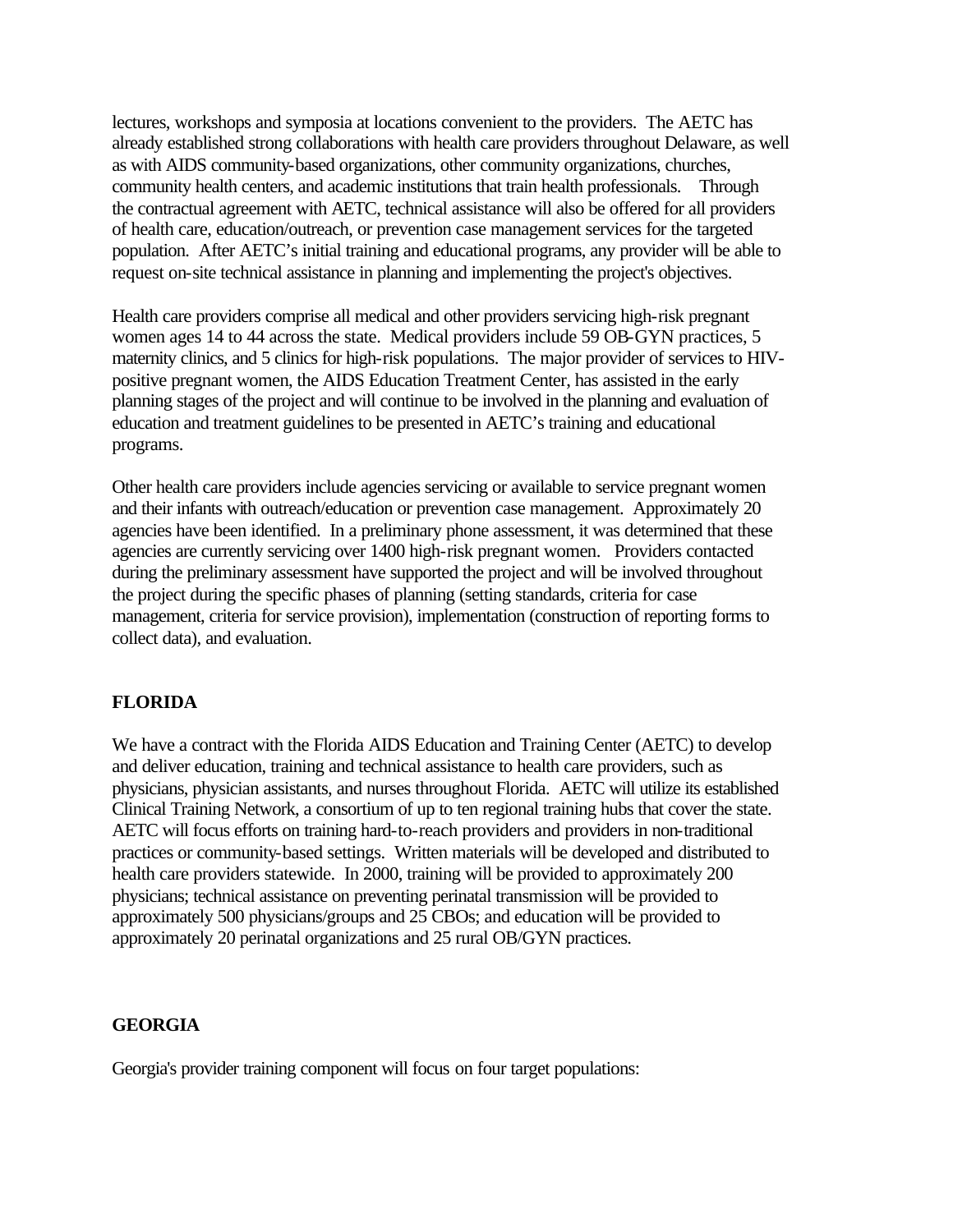- 1. perinatal case managers participating in the Georgia Perinatal HIV Transmission Project's enhanced case management system in five Metropolitan Atlanta counties;
- 2. provider staff working in substance abuse centers, homeless shelters, jails, and other settings in which referrals to HIV prevention services are made;
- 3. provider staff (both staff implementing rapid testing as well as OB delivery and postpartum staff) in targeted delivery hospitals in five counties; and
- 4. OB/GYNs and family practitioners statewide (regarding the need for universal HIV counseling and voluntary testing for pregnant women).

## **ILLINOIS**

The Midwest AIDS Training and Education Center (MATEC) through the four perinatal networks in Illinois outside Cook County (Chicago area) will be conducting provider training. An outline of the topics covered follows:

#### **Background**

- · Perinatal HIV transmission & ACTG 076
- · Previous perinatal HIV prevention efforts in Illinois
- · Current initiative to expand efforts in downstate regions

#### **Interventions for Reducing Perinatal HIV Transmission**

- · Routine prenatal prevention education and screening
- · Prenatal care for women with HIV
- · Care during labor and delivery for women with HIV
- · Postpartum care for neonates exposed to HIV
- · Postpartum care for women with HIV

## **Implementing the Recommended Interventions**

- · Which interventions can be done within your facility/practice?
- · What steps must be taken to implement these interventions?
- · What resources exist to assist with implementation?
- · What resources exist for interventions beyond your scope?

## **Elements of Perinatal HIV Testing and Patient Education**

- · Bringing up the issue of testing with pregnant women
- · Pretest patient education/counseling
- · Posttest patient education/counseling

# **LOUISIANA**

One element of our provider education program is a mailing planned for this summer to over 2,200 OB/GYN providers in the state. We will be including materials revised from an already evaluated educational/media campaign, "Women's Initiative to Reduce Perinatal HIV." This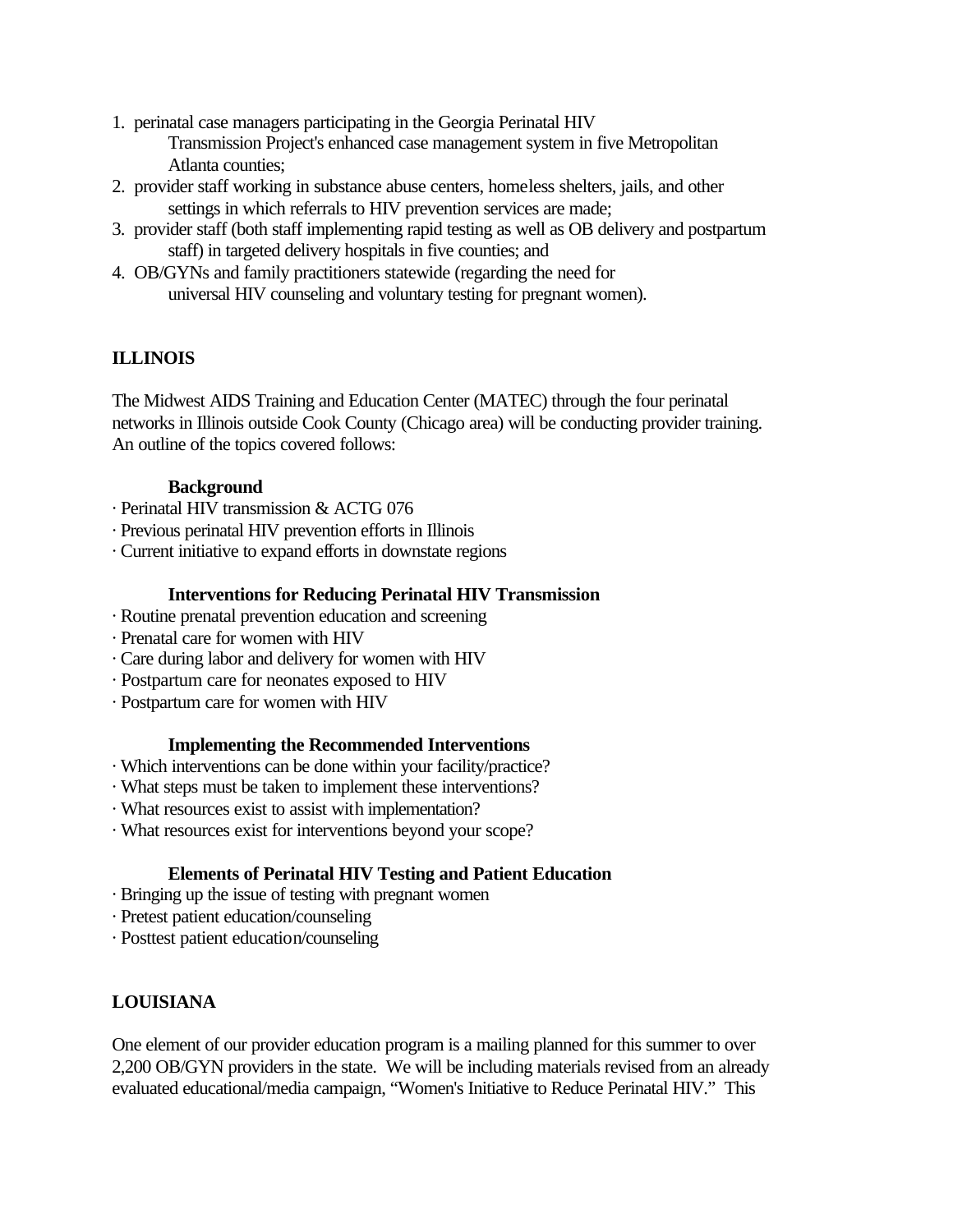campaign was sponsored by HRSA and administered through our local Title IV recipient from 1996 to 1998. The provider material packets have been updated and include physician guidelines printed on laminated cards, counter cards, a letter from our medical director, re-order forms, and client materials (wallet referral cards, "Get Tested" brochures, and "Get Treated" brochures). Our staff will provide follow-up in two regions of the state through direct outreach to targeted private physicians and their clinical staff.

Education as to our planned activities and the importance of perinatal prevention has already begun through meetings conducted with administrators of six public hospitals. In addition, a session on perinatal transmission was held at a recent consortia meeting. We are also researching national training curriculums and statewide opportunities to access providers (e.g., through medical association journals and newsletters).

## **MARYLAND**

On World AIDS Day, 1999, the Maryland AIDS Administration launched the "Red Ribbon Question Mark" campaign intended to increase knowledge of HIV serostatus among high-risk populations in Baltimore City. Young women of childbearing age and their health care providers are among the target audiences. The campaign uses direct mailings and television, radio, and transit advertising to reach the target audiences. Audio and video elements of the campaign can be seen at: www.jhuccp.org/hiv\_campaign. Campaign items are available for providers from the AIDS Administration Distribution Center.

## **Results of Mail-In Provider Survey (Greater Baltimore Metro Area)**

Two mailings regarding the Red Ribbon campaign were sent to 400 health care providers serving the greater Baltimore metro area. The first mailing contained information about the campaign, including a promotional calendar and buttons. The second mailing consisted of further information and promotional materials as well as a one-page survey. Providers were asked to answer questions regarding the visibility and impact of the Red Ribbon campaign. Eighty-six of the 400 providers completed and returned the survey. The respondents are primarily OB/GYNS, pediatricians, and general internists.

- Of the 86 respondents, 42% said that they had seen at least one Red Ribbon campaign advertisement.
- Over two-thirds of the respondents who had received Red Ribbon campaign materials indicated that they were using them, and 42% felt that Red Ribbon campaign materials help them speak to their clients about HIV testing.
- Over sixty percent of the providers felt that Red Ribbon campaign ads and materials are causing people to think or talk about HIV testing.
- Based on the provider's responses, the perinatal advertisement (seen by 27% of respondents) is the most visible and memorable of the campaign themes.
- The most visible advertising media are billboards (seen by 29% of respondents), the outside of buses (24%) and television(19%).

## **Results of Personal Visit Provider Survey (Baltimore City)**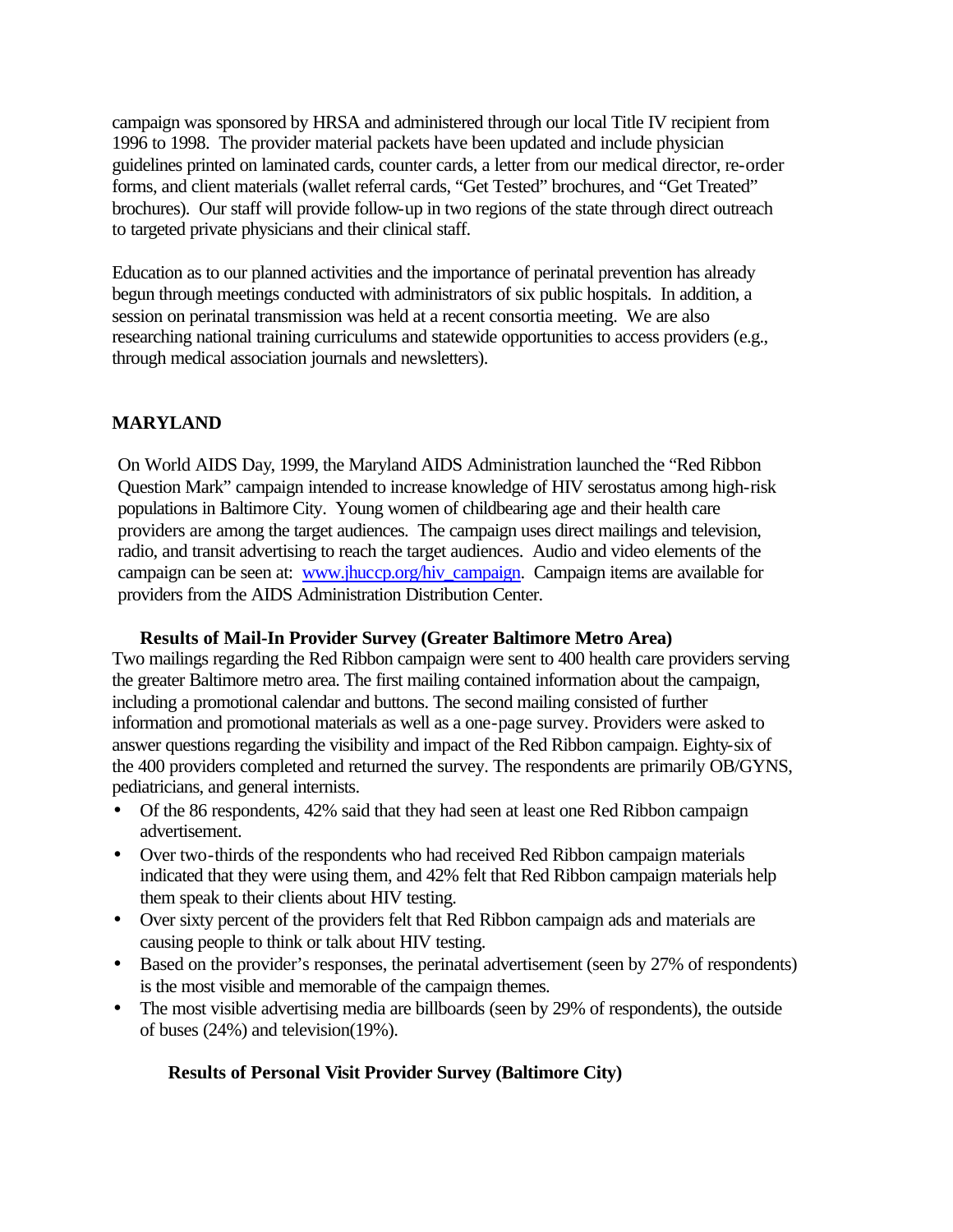The campaign program coordinators identified nine testing sites and a number of private providers within the campaign's target area (zip codes 21215, 21216, 21217) and arranged individual visits with clinic personnel. At each site visit, the program coordinators provided a written letter of introduction from the Maryland AIDS Administration, explained the campaign, offered promotional materials, discussed the evaluation procedure, and requested that the sites participate in the evaluation by completing periodic surveys and providing monthly data on HIV testing at that site. Most of the clinic personnel were receptive to participating in the survey evaluation process, but were reluctant to provide data on HIV testing. Further, they preferred not to complete the written survey during the course of the visit. As of April 21, 2000, a total of seventeen written surveys have been returned to campaign headquarters. The results of these surveys are particularly encouraging:

- Eighty-eight percent of the providers (15/17) said that they had seen at least one Red Ribbon campaign advertisement, and sixty percent (9/15) stated that a client had mentioned seeing a Red Ribbon advertisement and made favorable comments about it.
- Seventy-one percent of the providers  $(12/17)$  indicated that they are using the Red Ribbon campaign materials that they had received.
- Fourteen of the seventeen respondents (82%) felt that Red Ribbon campaign ads and materials are causing people to think or speak more about HIV testing.
- Among the target providers, the adult advertisement is slightly more visible than the perinatal ad.
- In the target area, television and radio are by far the most prominent media. Bus advertisements also appear to be making a significant presence.

*63% respondents have seen ads on TV 44% respondents have heard ads on the radio 31% respondents have seen ads on the outside of buses 31% respondents has seen ads on billboards 13% respondents has seen ads in metro stations 6% respondents have seen ads inside buses*

An additional mailing is planned in the summer of 2000 to reinforce the campaign message and measure additional influences.

#### **MASSACHUSETTS**

The New England AIDS Education and Training Center (NEAETC) will, in collaboration with the HIV/AIDS Bureau of the Massachusetts Department of Public Health (MDPH), provide community-based training sessions for health care providers throughout Massachusetts on current clinical care practices and recommendations based on current protocols on HIV care and treatment. Among the topics will be abbreviated counseling and testing for women of childbearing age, and the *U.S. Public Health Service Task Force Recommendations for the Use of Antiretroviral Drugs in Pregnant Women Infected with HIV-1 for Maternal Health and for Reducing Perinatal HIV-1 Transmission in the United States*. The NEAETC will be responsible for the planning, implementation, and evaluation of these training sessions.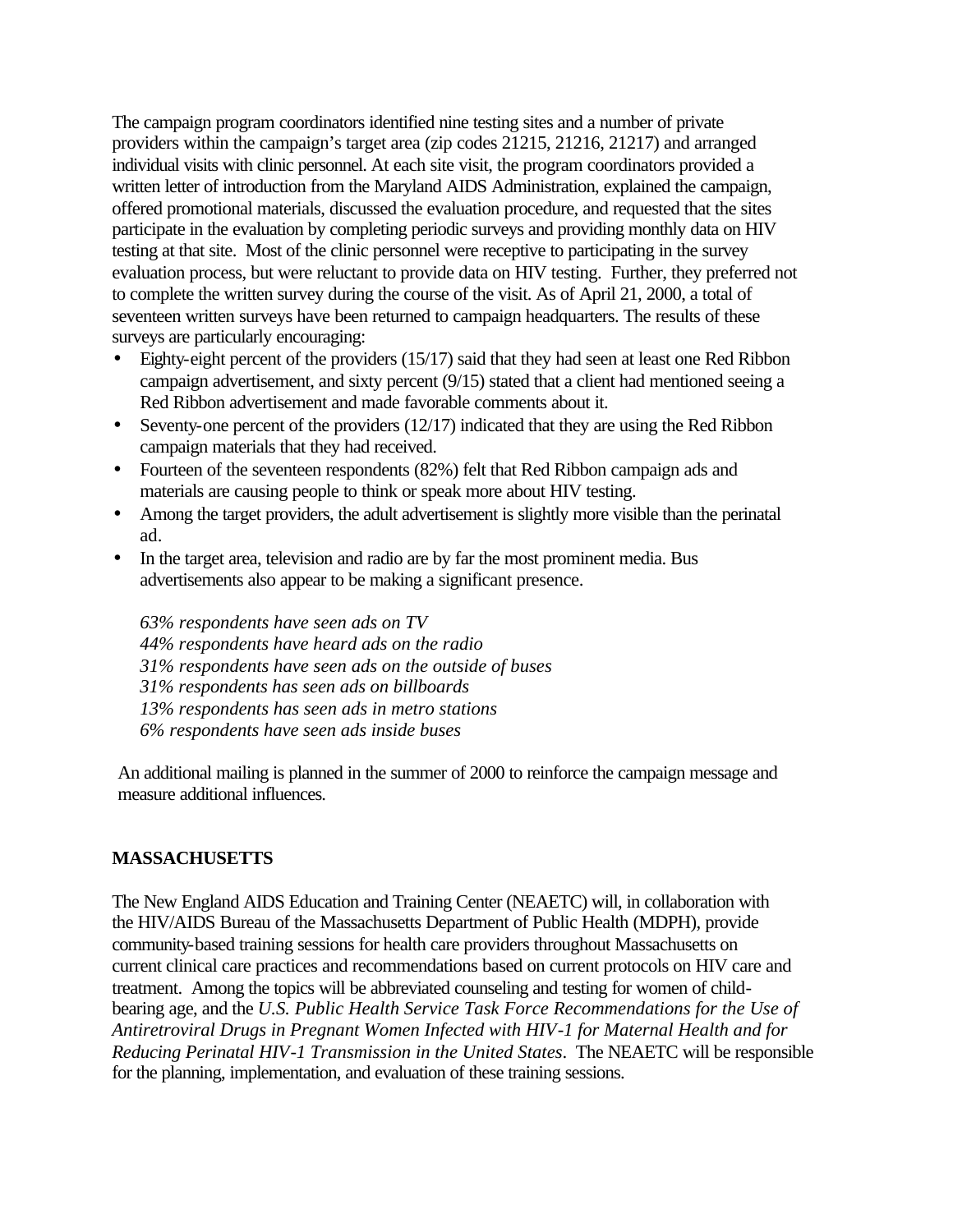This program will be directed to perinatal care providers, particularly those in community-based settings with limited access to training opportunities and resources. Targeted providers will include: OB/GYN physicians; primary care physicians; internists; infectious disease specialists; family practitioners; nurse practitioners/family nurse practitioners; OB/GYN nurses; nurse midwives; other nursing professionals; reproductive health counselors/family planning professionals; mental health practitioners; social workers; HIV case managers; and others from community health centers, maternal health clinics, hospitals, HMO's, and private practices.

Project activities will include:

- Identification of target audiences throughout Massachusetts, with emphasis on site-based trainings in underserved areas, clinicians not currently offering HIV counseling and testing, and/or providers with limited access to training opportunities.
- Training needs assessment activities, including phone interviews, written survey distribution and collection, consultation with HIV/AIDS Bureau staff, and follow-up.
- Curriculum development and program planning that integrates:
	- Current USPHS, ACOG, and IOM guidelines on reducing perinatal transmission;
	- Skills-building for providers in risk assessment and HIV prevention counseling;
	- Abbreviated counseling and testing techniques for use by providers in clinical settings who see women who are pregnant or considering pregnancy;
	- Epidemiology of perinatal transmission in Massachusetts;
	- Protocols/minimum standards for documentation/charting of HIV counseling and testing;
	- Effective clinical management of HIV-positive pregnant women; and
	- Information, resources, and referrals for women with HIV.
- Distribution of Massachusetts Department of Public Health clinical advisories, pocket reference cards for clinicians, current *Guidelines*, and relevant article reprints to providers.
- Promotion and marketing of all training activities.
- Adaptation and maintenance of NEAETC website to include program announcements and registration, MDPH clinical advisories, current *Guidelines*, and related linkages.
- Evaluation of program process and impact.
- Collaboration with MDPH HIV/AIDS Bureau staff, MASSCARE/ACT NOW personnel, and STD Division staff in program planning, implementation, and evaluation.

## **NEW JERSEY**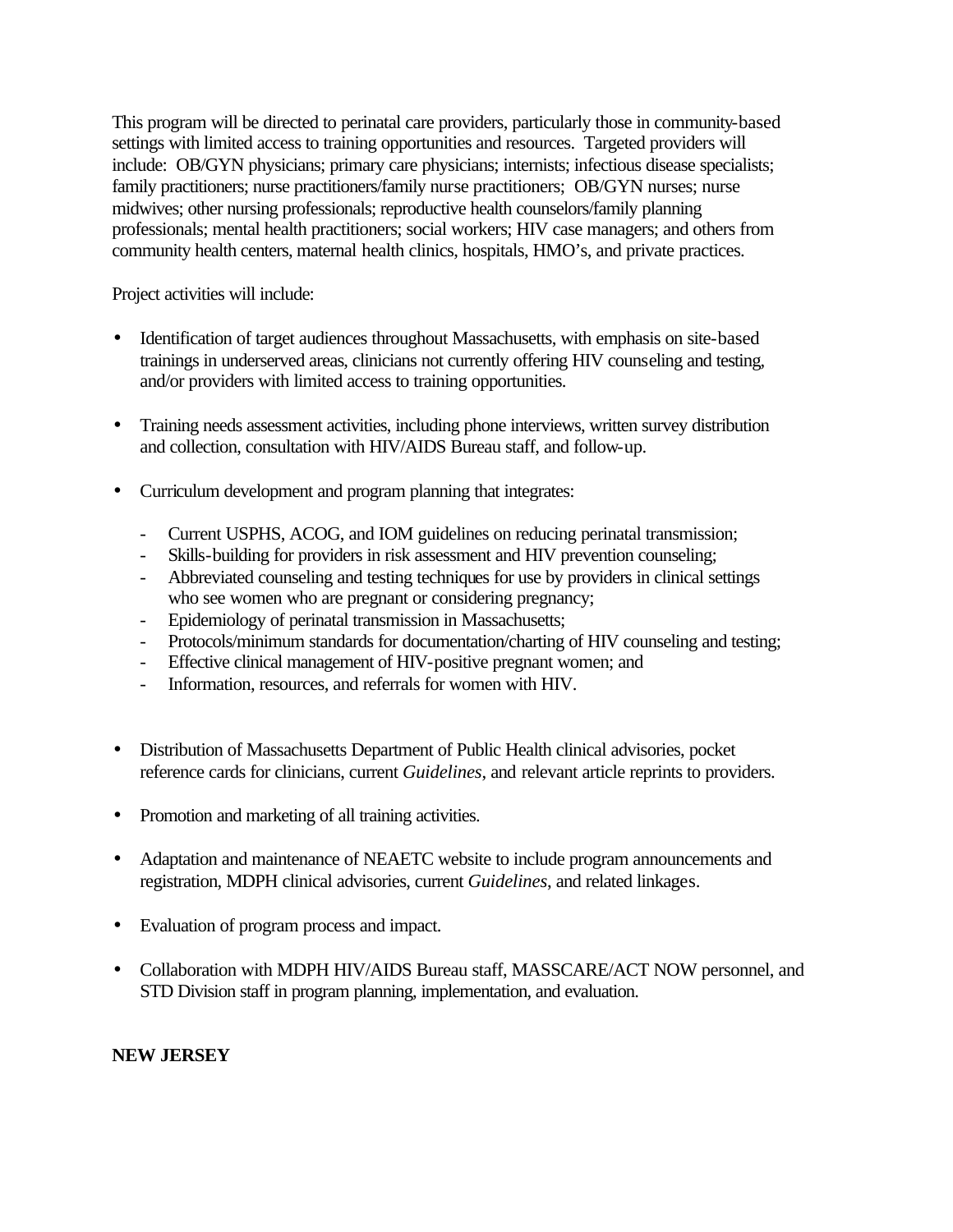The following describes the initial provider education component of our initiative for the maximal reduction of perinatal HIV transmission. Providers include physicians, nurses, nurse midwives, laboratory staff, infection control professionals, hospital staff, and staff in outpatient settings.

## **Needs Assessment**

- $\triangle$  New Jersey is  $5^{\text{th}}$  in the United States in reported AIDS cases
- ♦ New Jersey has the highest proportion of women (28%) among its reported AIDS cases
- $\blacklozenge$  New Jersey is  $3^{\text{rd}}$  in the United States in Pediatric AIDS cases
- ◆ 95% of 722 pediatric AIDS cases are due to perinatal transmission
- ♦ 96% of 384 pediatric HIV cases are due to perinatal transmission
- ♦ Recommendations for prevention of perinatal HIV transmission are continuously updated based on new information
- ♦ A survey of hospitals in the target counties (Essex, Passaic and Hudson) for the CDC-funded initiative is being developed as a collaborative effort with the AIDS Education and Training Center, University of Medicine and Dentistry of New Jersey, the Academy of Medicine of New Jersey (AMNJ) and the New Jersey Department of Health and Senior Services (NJDHS). The survey will obtain information on the availability of the rapid test, short course therapy, history of continuing medical education (CME) for the prevention of perinatal HIV transmission, and a desire for CME on this topic. This pre-intervention tool will be followed by an educational intervention.

## **CME Lectures and Programs**

- ♦ May 5, 2000: the first New Jersey Physicians Conference 2000 had a session on "Pregnancy, Pediatrics, and HIV Infection: Guidelines for Your Practice."
- ♦ May 17, 2000: a half-day conference, "The 2000 New Jersey State Conference on HIV/AIDS" was held in Newark. The topics included:
	- cultural considerations
	- prevention of perinatal HIV transmission
	- perinatal and postpartum period: testing, transmission, prevention, and treatment - neonatal and pediatric period: prophylaxis and treatment
- ♦ August 23, 2000: a one-hour lecture in the series "Topics in Public Health" in Trenton on "Prevention of Perinatal HIV Transmission" is scheduled.
- ♦ Roving Symposia: 1-hour CME lectures by qualified faculty (peers) on the prevention of perinatal HIV transmission that are given, on request, to staff in any facility in the state. The lecture is developed by AMNJ and NJDHSS. In addition to the usual promotion for all the Roving Symposia sponsored by NJDHSS, a special mailing will be sent to the CME Director, Chair of Pediatrics, Chair of OB-GYN, and Chair of the ER at all New Jersey hospitals.
- ♦ A web site CME on prevention of perinatal HIV transmission is in development. It will be available for at least 2 years.
- ♦ In year 2 we plan to increase the options for case-based CME in addition to retaining the availability of didactic lectures.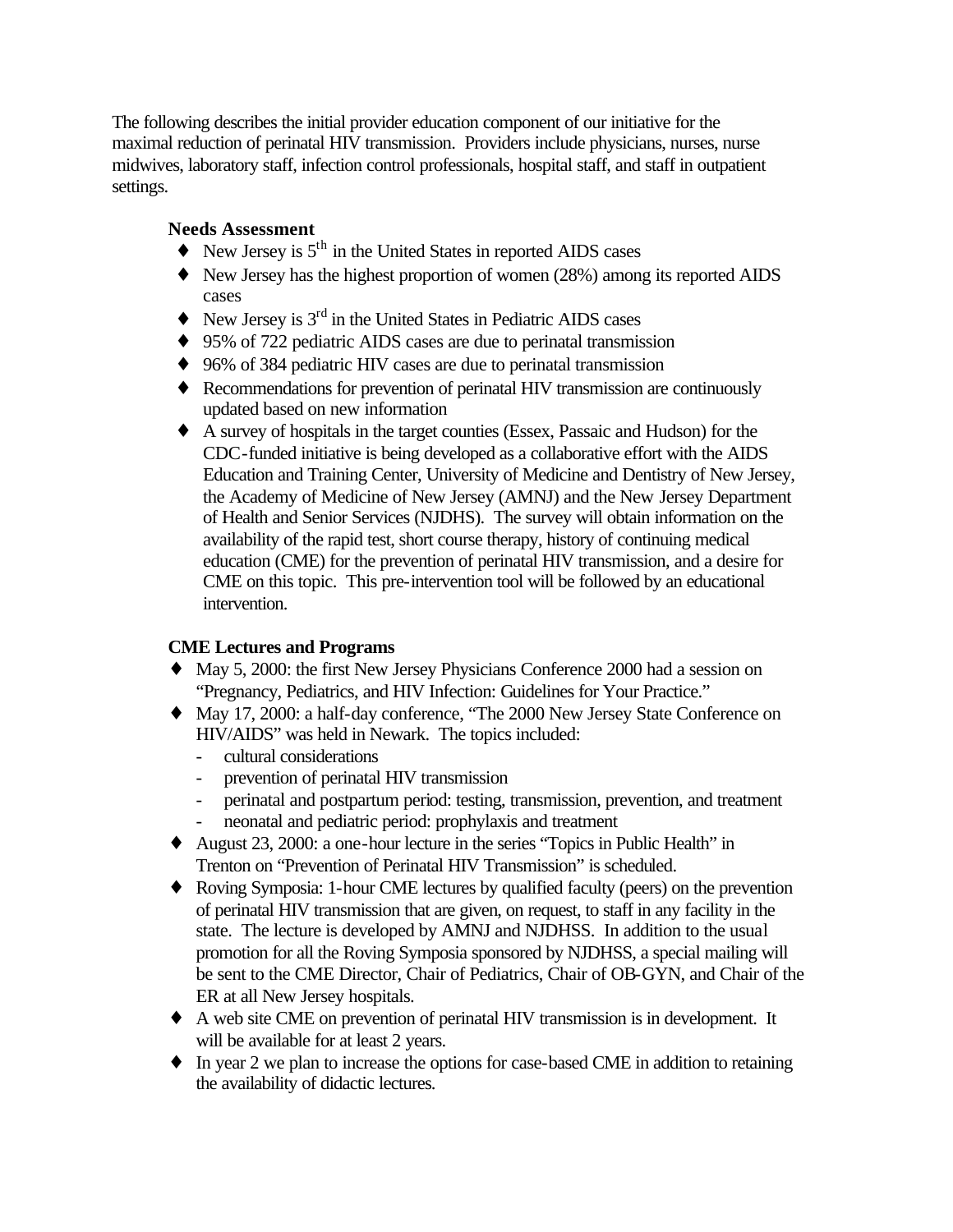## **Publications**

- ♦ A series of articles related to the maximal reduction of perinatal HIV transmission will be published in AIDSLINE, which has a circulation of 3,500. Topics include:
	- December 1999: "Department of Health and Senior Services, Division of AIDS Prevention and Control Begins Broad Initiative to Reduce Perinatal Transmission"
	- January 2000: "Use of Antiretroviral Agents to Reduce Perinatal Transmission of HIV Infection"
	- February 2000: "Obstetrical Interventions to Reduce Perinatal HIV Transmission"
	- March 2000: "Challenges in the Care of the Pregnant Woman with HIV Infection"
	- April 2000: "Caring for the Newborn Exposed to HIV Infection"
	- May 2000: an article on immunizations for HIV-infected children is planned
	- June 2000: an article on OI prophylaxis for HIV-infected children is planned
	- July 2000: an article on nutrition for HIV-infected children is planned
- ♦ A discussion of the prevention of perinatal HIV transmission (implementation and effectiveness of the Public Health Service recommendations) was included in an article on "HIV Disease Surveillance: Medicine and Public Health Working Together," which was published in the March 2000 issue of *New Jersey Medicine*. *New Jersey Medicine* has a circulation of 10,000.
- ♦ An article on "Prevention of Perinatal HIV Transmission" has been submitted for publication in *New Jersey Medicine*.
- ♦ An article on the prevention of perinatal HIV transmission has been submitted to all New Jersey chapters of the Association of Professionals in Infection Control and Epidemiology (APIC) for inclusion in their newsletters. Circulation is 300.
- ♦ An article is in draft form for eventual submission to *Nursing Spectrum.*

## **Non-CME Lectures and Presentations**

- ♦ October 1999: prevention of perinatal transmission was included in a lecture on "Advances in HIV Disease" presented at the advanced course for Infection Control Professionals.
- ♦ November 1999: the NJDHSS initiative on the maximal reduction of perinatal HIV transmission was presented to the joint meeting of all the New Jersey APIC chapters.
- ♦ The Governor's Advisory Council has received a monthly update on the prevention of perinatal HIV transmission.
- $\triangle$  A poster was presented at the 5<sup>th</sup> Annual Public Health Symposium in New Brunswick, NJ on 4/3/00.

## **Development of a Statewide Model Protocol**

- ♦ A model protocol for women who present with no prenatal care or unknown serostatus that can be used by all hospitals that provide obstetrical care is under development.
- ♦ This is a collaborative effort by NJDHSS, AMNJ, MSNJ, Obstetrical Society of New Jersey, Pathology Society of New Jersey, pediatricians, and the Maternal-Fetal Consortia in New Jersey.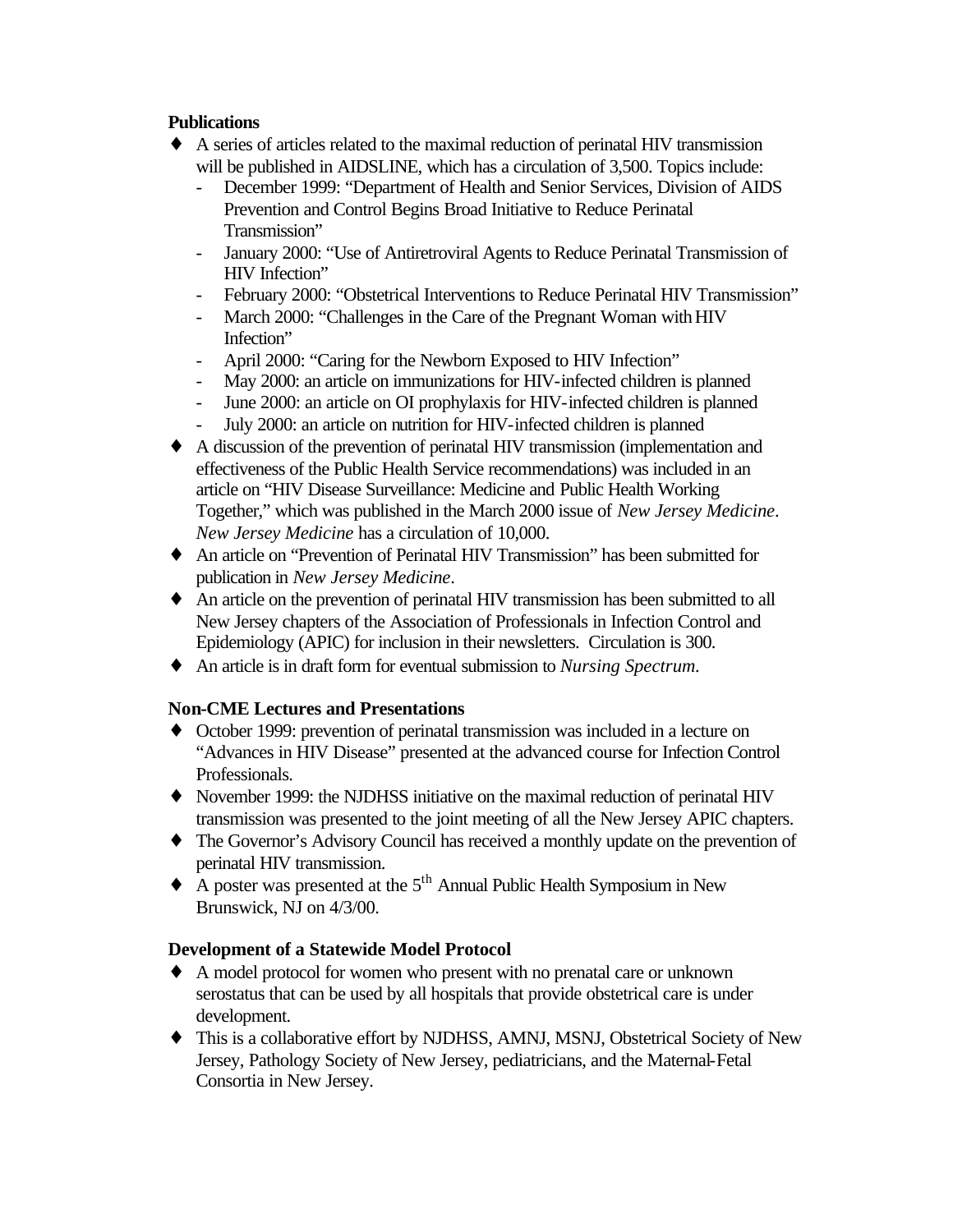♦ The protocol and information will be disseminated statewide through the 7 maternalfetal consortia.

#### **Consultations**

- ♦ The Medical Director of NJDHSS is available for consultations
- ♦ AMNJ provides a recognized HIV expert to have one-on-one discussions with providers who are identified through surveillance or serosurveillance activities as not following Public Health Service and other national recommendations.
- ♦ Referrals to obstetrical, pediatric, and adult/adolescent HIV experts are available. Referral centers will be listed on a laminated card that will be sent to providers.

## **Evaluation**

- ♦ All CME activities have an evaluation component.
- ♦ An evaluation tool for the model protocol is planned, but has yet to be developed.
- ♦ The hospital survey is being used as both a pre-intervention and post-intervention tool to help assess the impact of the educational intervention.
- ♦ Surveillance activities are designed to assess the implementation and effectiveness of the recommendations to prevent perinatal HIV transmission.
- ♦ New Jersey plans to continue the survey for childbearing women with zidovudine (ZDV, AZT) testing of specimens conducted by CDC. This is an additional evaluation tool for the implementation of the Public Health Service recommendations.
- ♦ We are open to any and all suggestions on how to improve our education for providers and evaluation of these efforts.

# **NEW YORK**

## **Intervention: Education of Prenatal Providers through Technical Assistance to Hospital Obstetrics Department**

## **Description**

This intervention is designed to increase the number of women who are tested for HIV during pregnancy by providing technical assistance to hospital obstetrics departments with low rates of HIV testing in their prenatal care systems. Data on prenatal testing performance for each hospital in the state are collected through the New York State Department of Health's Comprehensive Newborn HIV Testing Program. A contractor (the State University of New York Health Science Center at Brooklyn) will provide the technical assistance. Priority will be given to hospitals located in high seroprevalence areas whose rate of prenatal HIV testing ranks low when compared to other birth facilities in the state. Twenty-five hospitals have been chosen for the initial round of technical assistance.

#### Evaluation Plan

*Process evaluation* will include three elements: (1) a target-site data flow sheet, including the date of the initial contact with the target hospital, the date of the pre-training survey, initial prenatal testing rates, training date(s), and testing rates at three, six and twelve months after training; (2) a file of each site that includes the results of the pre-training survey and a log of any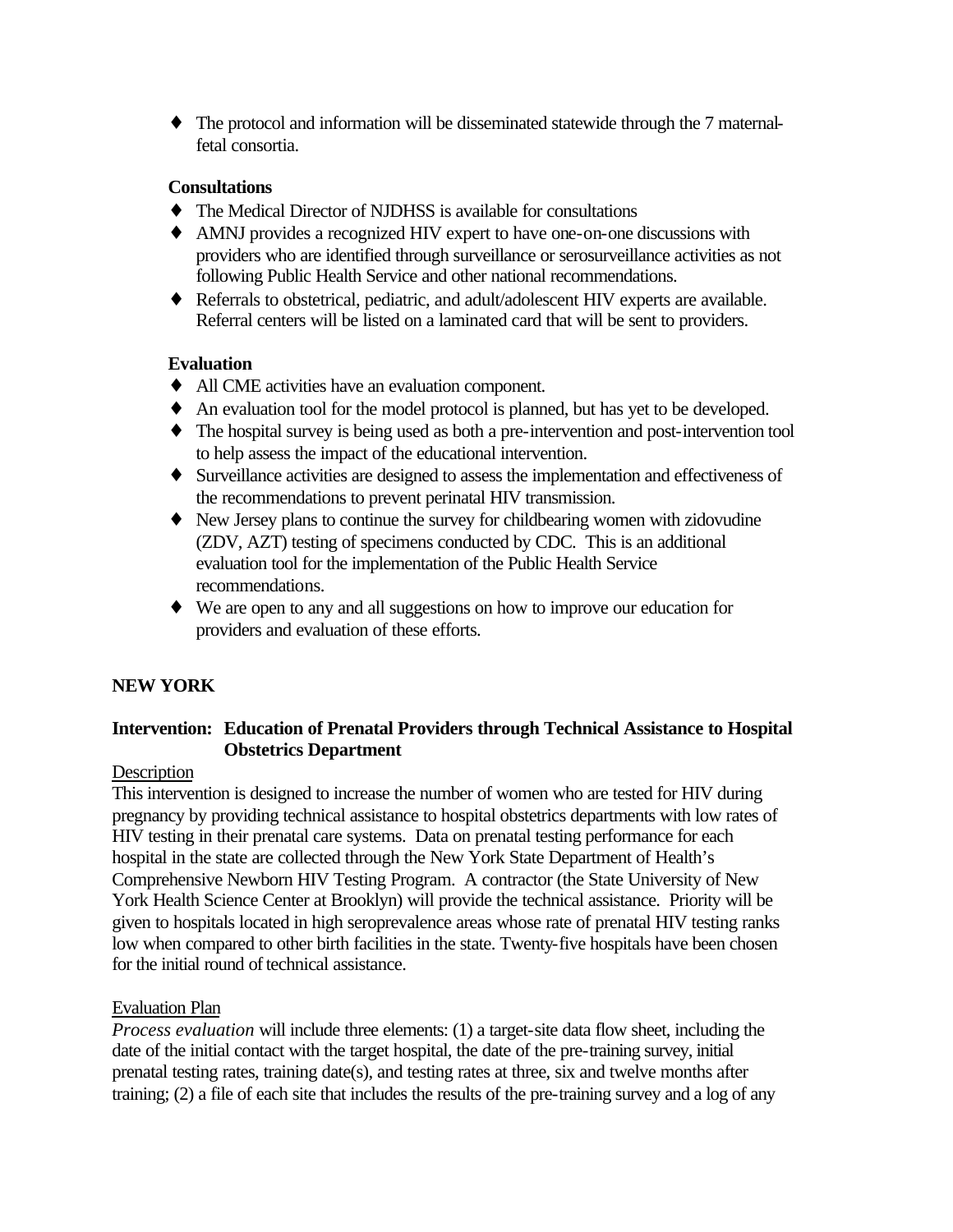technical assistance provided during the year; and (3) a training evaluation, which will include a rating by participants of the quality and usefulness of training, a self-assessment on the participant's ability to conduct HIV counseling, and comments on improving training sessions.

*Outcome evaluation* will be based on each target hospital's increase in prenatal testing rates from the testing rate reported prior to initial training until up to one year after training. We expect to see an increase to a minimum of 90% in the prenatal testing rates for each targeted hospital.

#### **Intervention: Community Action for Prenatal Care Initiative**

#### **Description**

This intervention involves the development of local coalitions in targeted zip codes of Buffalo and three New York City boroughs (the Bronx, Brooklyn and Manhattan) that will be dedicated to the reduction of perinatal HIV transmission through the recruitment of high-risk women into prenatal care. The activities of each local coalition are coordinated by a lead agency, which is responsible for implementing a comprehensive model for reaching high-risk pregnant women and bringing them to care. The model includes:

- ? local planning;
- ? a comprehensive recruitment strategy, including social marketing, direct outreach by specially trained outreach workers, and referrals from agencies serving high risk women in the community;
- ? prenatal care programs that are user-friendly to high-risk women;<br>
2 case management and advocacy.
- case management and advocacy.

To support the community coalitions in implementing the model, the New York State Department of Health has contracted with Cicatelli and Associates (CAI) to provide training to outreach workers and prenatal providers. The provider training is supported by Ryan White Title II funding.

## Evaluation Plan

*Training of outreach workers and supervisors:* to evaluate the effectiveness of outreach worker and supervisor training, CAI will assess the following:

 (1) Participants' Evaluation of the Workshop: In addition to Likert scale ratings, open-ended questions will be asked in order to identify the relevancy of the workshop to participants' skill levels and overall job responsibilities. This type of feedback will provide important data on the effectiveness of the workshop in meeting the needs and expectations of its participants.

In addition, CAI will conduct a post-training interview/evaluation approximately three to six months after the training. The evaluation will focus on usefulness of the training, ongoing training needs, and other issues identified during practice. Training participants will be randomly selected to receive this evaluation form. Some interviews will be conducted by phone.

(2) Pre/Post Test: Trainees will be asked at the beginning of workshops to complete a single self-administered written test to determine their level of knowledge regarding topic areas to be included in the training, e.g., barriers to care for high-risk women, prenatal care,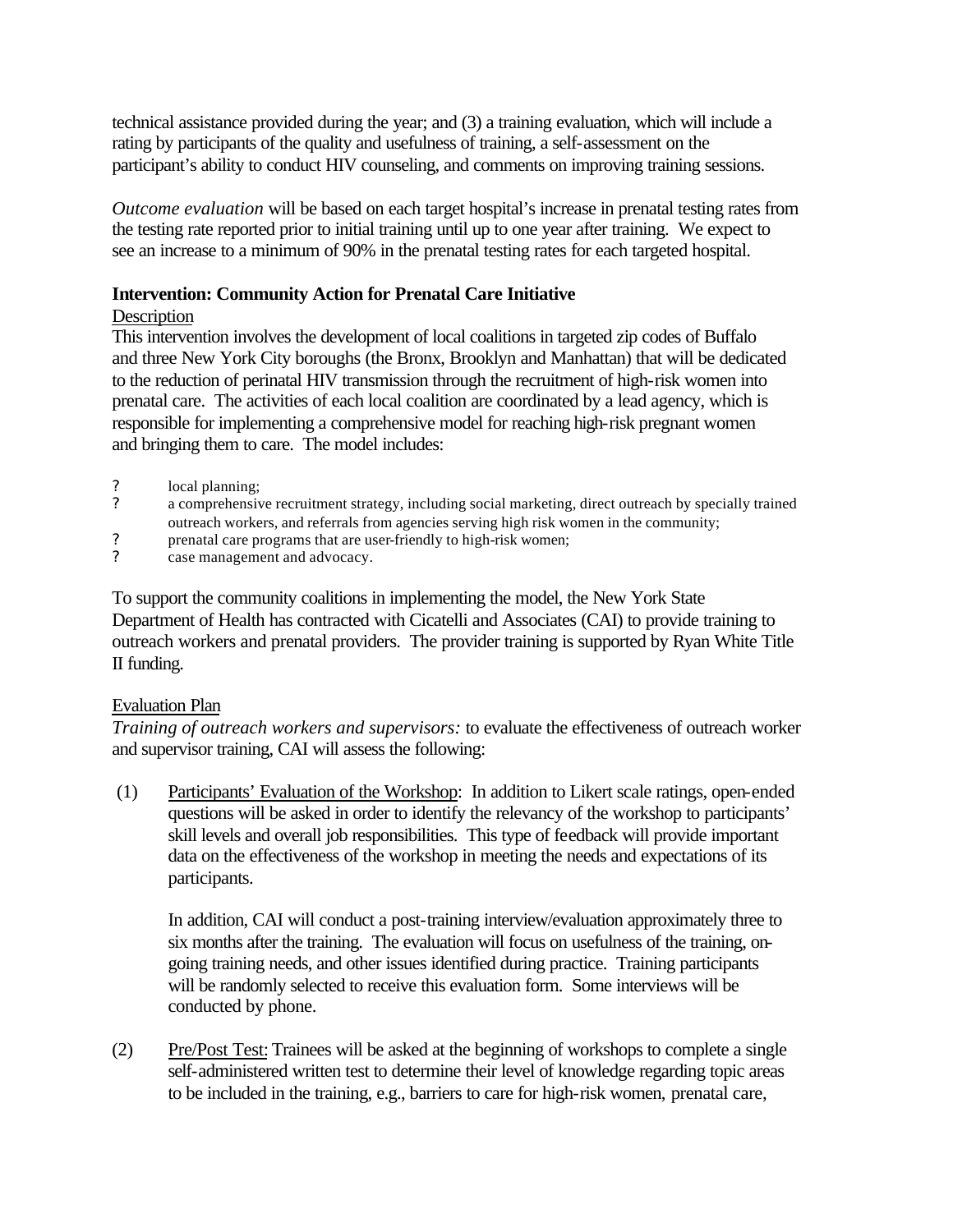substance abuse issues in pregnancy, perinatal HIV transmission prevention, harm reduction strategies, child protective laws and practices. This same form will be given to all participants immediately following the workshop. Participants are expected to have at least a 15% gain in knowledge.

*Training of Prenatal Providers (not CDC funded):* Methods for evaluating the effectiveness of provider training will be similar to those described above for the training of outreach workers. The components of the comprehensive evaluation system will be: (1) measurement of trainee satisfaction; (2) measurement of trainee learning/skill development; and (3) measurement of trainee learning/skill transfer to work.

In addition, CAI will measure changes in institutional and administrative barriers to services at participating prenatal care sites. A survey developed by the New York City Department of Health will be administered at the beginning of the project and again three months after training is completed.

## **PHILADELPHIA**

#### **Family Planning Council of South Eastern Pennsylvania**

 In collaboration with the Pennsylvania AIDS Education Training Center, we are supporting several training and continuing education projects.

 \* MCH outreach staff in the prenatal services agencies funded by the Philadelphia Department of Health will learn how to encourage pregnant women to learn their HIV status through counseling and testing, and how to refer infected women to HIV primary prenatal care and support services.

 \* Five continuing education programs will be offered for health care providers such as nurse practitioners and clinicians. Mini-residencies will be developed for physicians.

Through the Family Planning Council Training Department, we will provide

 \* Cross-training for family planning counselors on HIV so that they can provide pre- and post-test HIV counseling to women of child-bearing age and pregnant women at community test sites and can explain options to infected women.

Training in HIV counseling to the nurse liaisons in two hospitals where there is a high incidence of women who present for delivery with inadequate prenatal care or with unknown HIV status. The women will be offered rapid testing and, if positive, will be treated according to AZT protocols.

\* An advanced training course on perinatal transmission for certified HIV counselors.

## **Family Health Council of Central Pennsylvania, Inc.**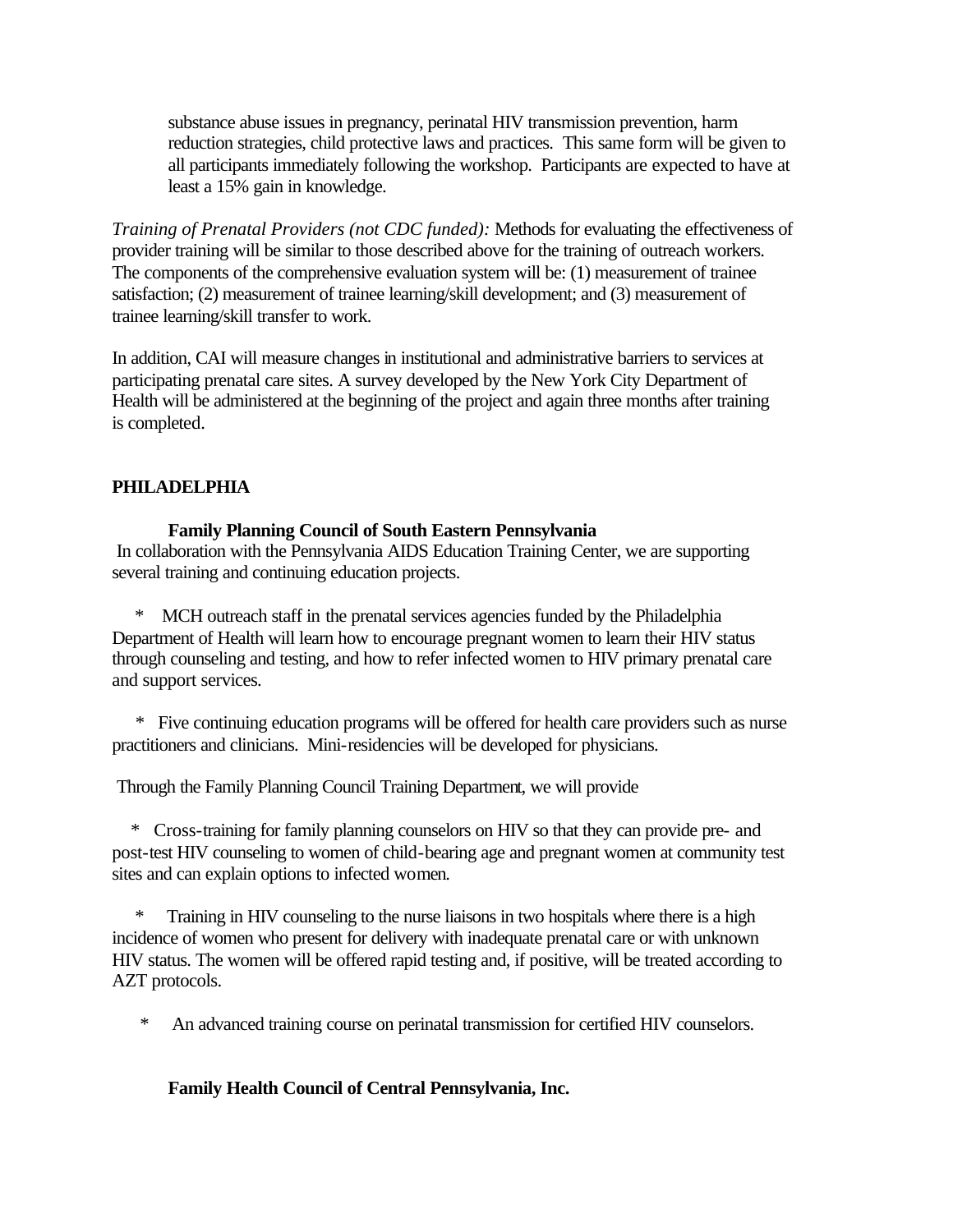Our assistance to medical care institutions in initiating and sustaining institutional-based interventions will be multifaceted:

 1) We will survey (via mail and telephone) the eight hospitals and three community health centers in the targeted counties to discover their current, relevant policies and to determine their training needs in light of these policies.

 2) A team of six local infectious disease doctors as well as OB-GYNs who have expertise in treating HIV disease will develop a standard training protocol for doctors, residents, and nurses.

 3) Individual members of the team will conduct four training sessions each year for teaching hospitals, one for each rotation of residents. Annual training sessions will be offered at other facilities.

 4) Nurse case managers employed by a local AIDS service organization, AIDS Community Alliance, will conduct four trainings per year targeting nurses and nurse practitioners.

All training will advocate the need for policies regarding HIV care for pregnant women. A portion of each training session will be dedicated to explaining rapid testing of women or their infants in those instances when women do not present for care until labor/delivery. After each training session, physician-trainers will also offer technical assistance to the hospitals and community health centers to help them develop and institute such policies. In addition, they will offer consultative services to assist these providers with managing patients and related protocols focusing on the reduction of perinatal transmission. All training and technical assistance will be free for the medical facility.

#### **PUERTO RICO**

Puerto Rico will utilize four major strategies for training providers. An interactive educational session, attended by 109 health care providers, was conducted via a 2-hour television program on a local educational channel. A mass media campaign involving newspapers, theaters, radio, and TV will be launched. There will be individual educational sessions with primary care physicians. Continuing education will be provided through group sessions with health care providers (physicians, nurses, and health educators)

#### **SOUTH CAROLINA**

South Carolina plans to:

- 1) conduct an assessment of policies and procedures around routine counseling and testing for pregnant women.
- 2) conduct an assessment of institutional policies and procedures for women admitted for labor and delivery and for their infants in situations where there is no documentation of prenatal care. Use of rapid HIV-testing in these situations will be assessed.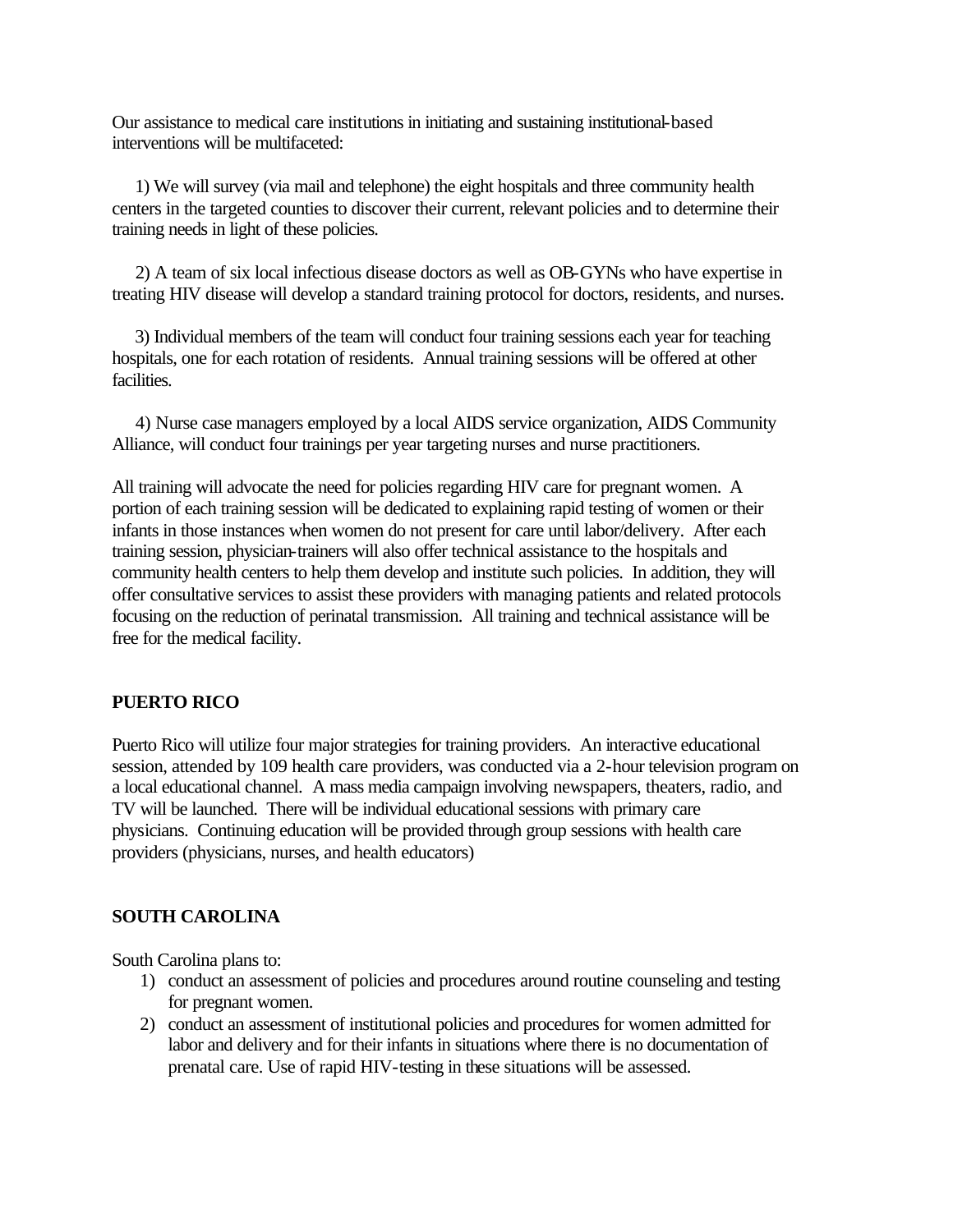- 3) assist institutions that do not have appropriate policies in developing an action plan to institute such policies.
- 4) educate providers as to the benefits of rapid testing for late-presenters and HIV testing and counseling for all pregnant women.
- 5) educate providers on appropriate treatment and care for HIV-infected pregnant women.
- 6) educate providers on referral services for women who test negative but may be at high risk for HIV.

Some specific activities planned or ongoing are:

- 1) development of a manual for health care providers in the targeted counties.
- 2) an exhibit at the South Carolina Perinatal Association annual meeting in September.
- 3) an exhibit at the South Carolina Public Health Association's annual meeting, May 23-26. A large number of DHEC nurses, social workers, and health educators are expected.

#### **TEXAS**

#### **Texas Department of Health and Houston Department of Health and Human Services**

#### **OVERALL LONG-TERM GOALS**

Goal: By the year 2003, access to prevention counseling/case management for women at high risk for HIV will improve in the Houston area by increasing physicians' ability to conduct effective risk assessments and their knowledge of referral resources.

**Goal:** By December 31, 2003, 90% of identified HIV-infected pregnant women in the Houston area will receive the current CDC-recommended prophylactic treatment to prevent perinatal transmission.

#### **OBJECTIVE AND ACTIVITIES**

**Objective:** By December 31, 2000, assist family planning centers, public health hospitals and other agencies accessed by late-term pregnant women to educate providers regarding HIV testing issues, risk assessment, treatment and referral, and assist providers in developing policies and procedures to provide routine rapid HIV screening.

**Activities to Meet Obje ctive:** During the first year of this project, a Public Health Nurse III (PHNIII) will work closely and collaborate with local public hospitals where pregnant women present late term, without prior prenatal care, to evaluate existing policies and procedures related to routine screening prior to delivery. As appropriate, recommendations will be made to administrative staff to develop standard operating procedures and practices that initiate rapid HIV screening, intercede prior to vaginal birth and refer clients to prevention case management. A second PHNIII will work closely and collaborate with Houston Department of Health and Human Services' counseling and testing sites, maternal and child health facilities, family planning centers and community-based organizations that provide HIV screening. The focus is to ensure that each facility has established policies to routinely screen confirmed or suspected pregnant women for HIV using a rapid screening technology. HIV-positive clients will be immediately referred to prevention case management and subsequently provided access to AZT and other antiviral therapy.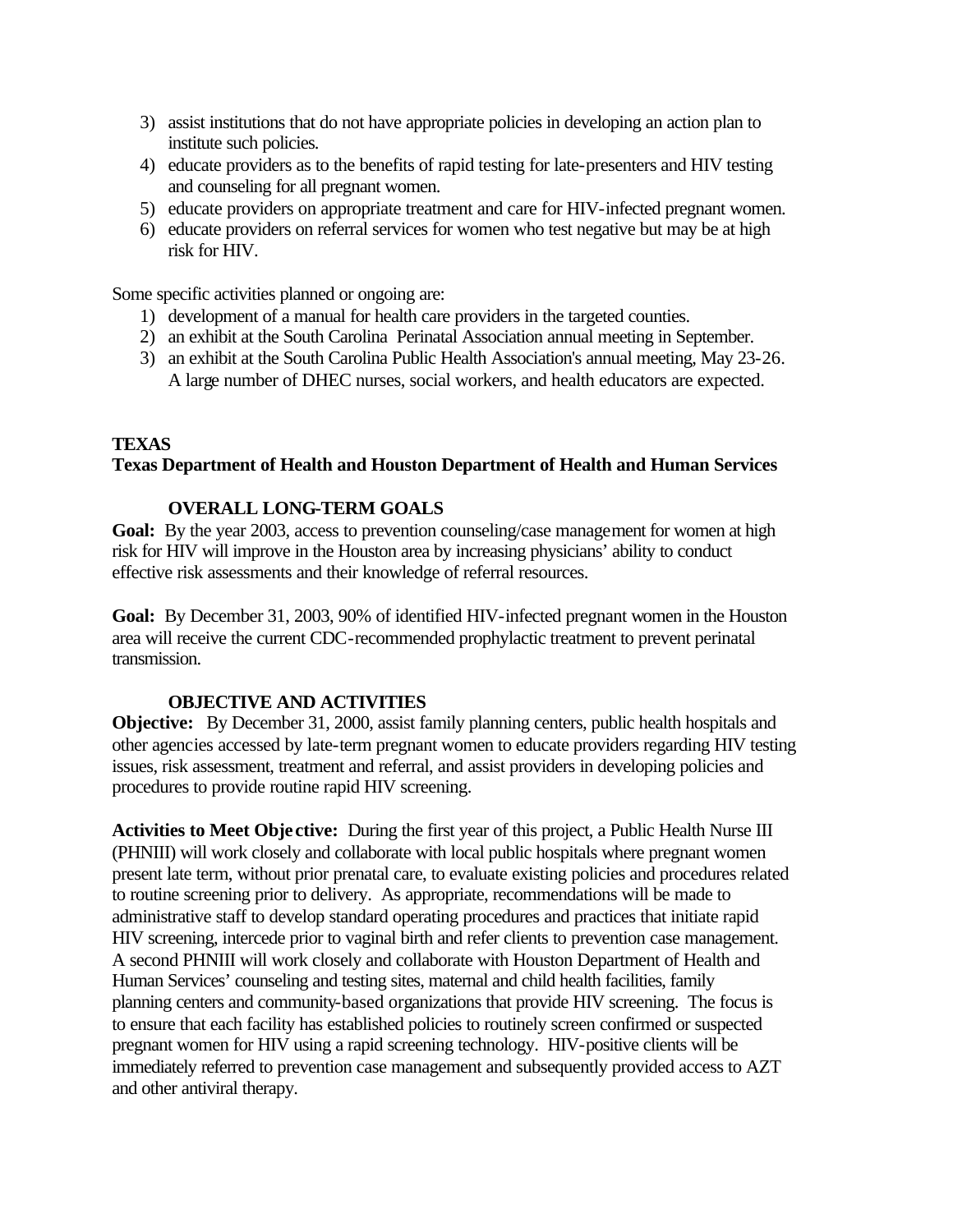#### **EVALUATION**

Examples of data elements that will be tracked for process evaluation purposes include but are not limited to the following:

- The number of Houston-area hospitals that implement a protocol for rapid testing.
- Number of women who present for delivery with no history of prenatal care who receive rapid testing for HIV at delivery and the proportion of these women and their infants receiving the recommended treatment.
- Of those infants born at hospitals with protocols, the percentage that receives rapid testing for HIV and the seropositivity rate.
- The number of infected women who were referred to case management by providers at sites where the project's PHNIII has been involved.
- The proportion of infected case-managed women who complete the recommended protocol.
- The proportion of infected postpartum women who are successfully transitioned into HIV care services.

Evaluation of the overall impact of this project will focus on measuring the proportion of HIVinfected women and their infants who were treated according to the currently recommended protocol to prevent perinatal transmission. Efforts will be made to improve the reporting of follow-up HIV tests of exposed infants to determine their true infection status.

#### **THE NATIONAL PEDIATRIC & FAMILY HIV RESOURCE CENTER**

The goal of this project is, in selected states, to increase providers' knowledge about HIV counseling and testing of pregnant women and their understanding of strategies to reduce perinatal HIV infection. The strategy is to build on existing expertise within a state to reach larger audiences of providers. Four states where the number of women with HIV infection is increasing but where HIV testing of pregnant women in low or uneven will be chosen in consultation with the CDC for this project.

Working with the CDC, the National Pediatric & Family HIV Resource Center (NPHRC) will identify key professional organizations in each state with whom to partner for support of the perinatal HIV prevention project. State-based organizations will be asked to support the initiative, assist with publicity, help to recruit providers to be trainers, and assist in scheduling speaking engagements. Organizations will receive funding through the grant to offset their costs for these activities. In each state, a one-day train-the-trainer program will be provided for 25-30 experienced obstetrics and HIV health care providers. The training will address HIV counseling and testing, medical management of HIV in pregnancy, reduction of perinatal HIV transmission, controversies in perinatal HIV care, and adult learning strategies that trainers should utilize in their speaking engagements. Providers participating in the training commit to presenting the program five or more times and will receive a small speaker's fee for each engagement. NPHRC will develop new and expanded materials that reflect current CDC guidelines. Trainers will be given a complete curriculum and slide set for their use, as well as case studies and patient and provider education materials.

NPHRC will contract with the state-based organization to publicize and coordinate the speaking engagements with interested organizations and the trainers. Grand-round presentations at hospitals and workshops at professional meetings will be targeted to educate obstetricians, nurse midwives, family practitioners, pediatricians, nurse practitioners, and other providers caring for pregnant women and their families.